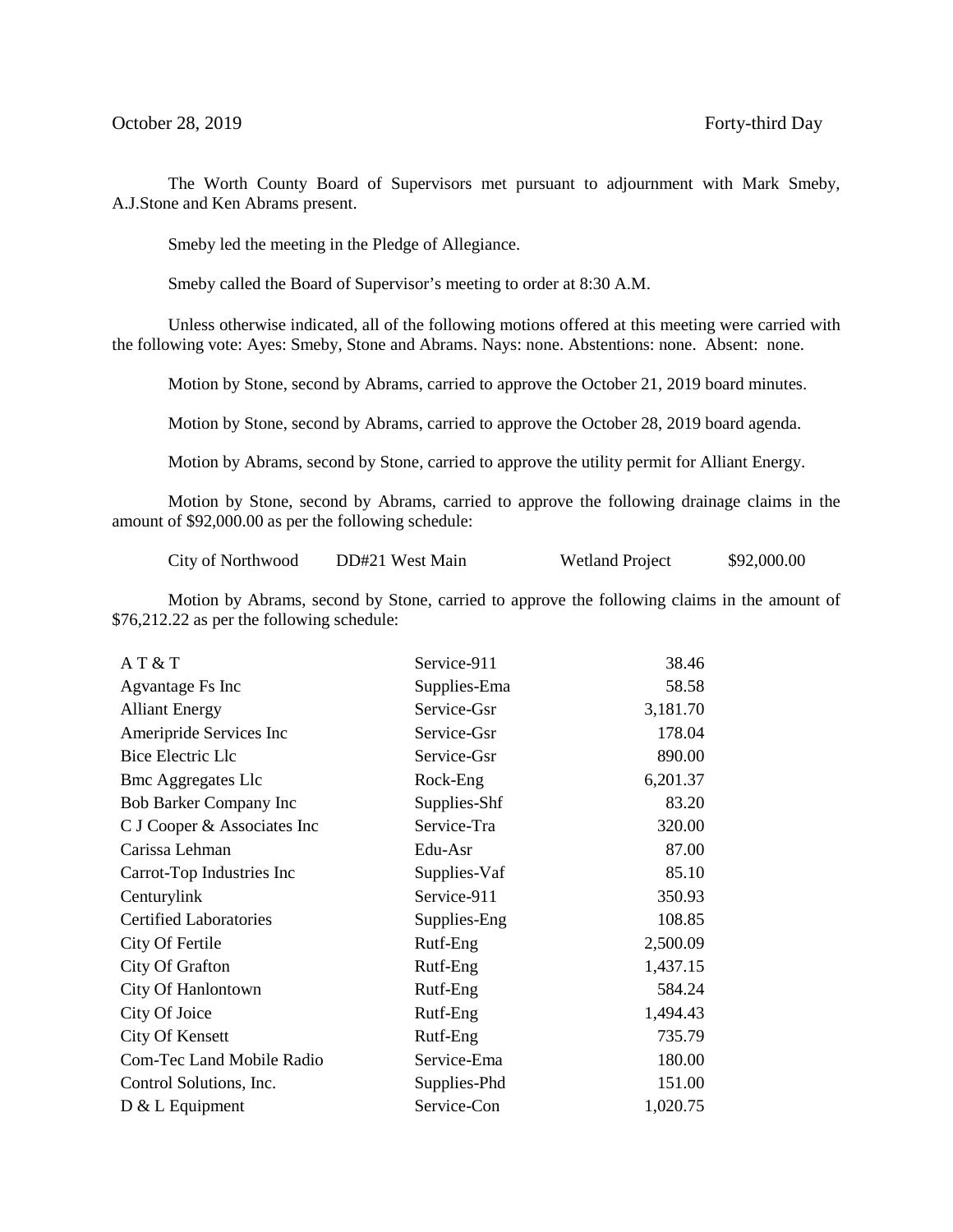| Emergitech Llc                        | Supplies-911      | 5,390.67     |
|---------------------------------------|-------------------|--------------|
| Falkstone Llc                         | Rock-Eng          | 6,722.98     |
| Ia Dept Of Public Safety              | Service-Shf       | 1,794.00     |
| Ia Law Enforcement Academy            | Edu-Shf           | 375.00       |
| Ia Secretary Of State                 | Notary-Aud        | 30.00        |
| <b>Institute Of Ia Cert Assessors</b> | Edu-Asr           | 700.00       |
| Ip Pathways                           | Service-Dap       | 822.20       |
| Isaca                                 | Edu-Aud           | 150.00       |
| Itsavvy Llc                           | Supplies-Dap      | 260.00       |
| Jesse Luther                          | Reimb-Shf         | 69.03        |
| Joel Rohne                            | Mileage-It/Gis    | 229.68       |
| Joe's Collision & Performance Inc     | Service-Shf       | 20.36        |
| <b>Kenneth Abrams</b>                 | Mileage-Sup       | 443.68       |
| <b>Knudtson Automotive Service</b>    | Service-Shf       | 27.81        |
| Kris Colby                            | Mileage-Rec       | 73.66        |
| Marco Technologies Llc                | Service-Dap       | 196.47       |
| Matt Parrott/Storey Kenworthy         | Supplies-Dap      | 581.29       |
| Northwood Electric Inc                | Service-Eng       | 1,191.54     |
| Peopleservice Inc                     | Service-Wat & Wwt | 16,108.47    |
| Pinnacle Quality Insight              | Service-Phd       | 154.50       |
|                                       | Service-Ema       | 30.00        |
| Plunkett's Pest Control Inc           |                   |              |
| Sanofi Pasteur Inc                    | Supplies-Phd      | 5,115.32     |
| <b>Staples Credit Plan</b>            | Supplies          | 374.05       |
| <b>Thomas Reid</b>                    | Reimb-Vaf         | 821.14       |
| Us Cellular                           | Service-Eng       | 26.84        |
| Ver Helst Snyder Drug                 | Supplies-Shf      | 289.79       |
| <b>Verizon Wireless</b>               | Service-Shf       | 1,685.84     |
| Visa                                  | Service-Asr       | 4,242.08     |
| Waste Management Of Iowa Inc          | Service-Eng       | 824.56       |
| Watson & Ryan Plc                     | Service-Asr       | 100.00       |
| Windstream                            | Service-Eng       | 14.46        |
| Worth County Cons Foundation          | Supplies-Con      | 126.00       |
| Worth County Engineer                 | Fuel-Shf          | 4,423.21     |
| Young Plumbing & Heating Inc          | Service-Wat       | 3,100.00     |
| Ziegler Inc                           | Supplies-Eng      | <u>10.91</u> |

Motion by Abrams, second by Stone, carried to approve the 2019 Weed Commissioner's Annual Report and authorize the chairperson to sign said document.